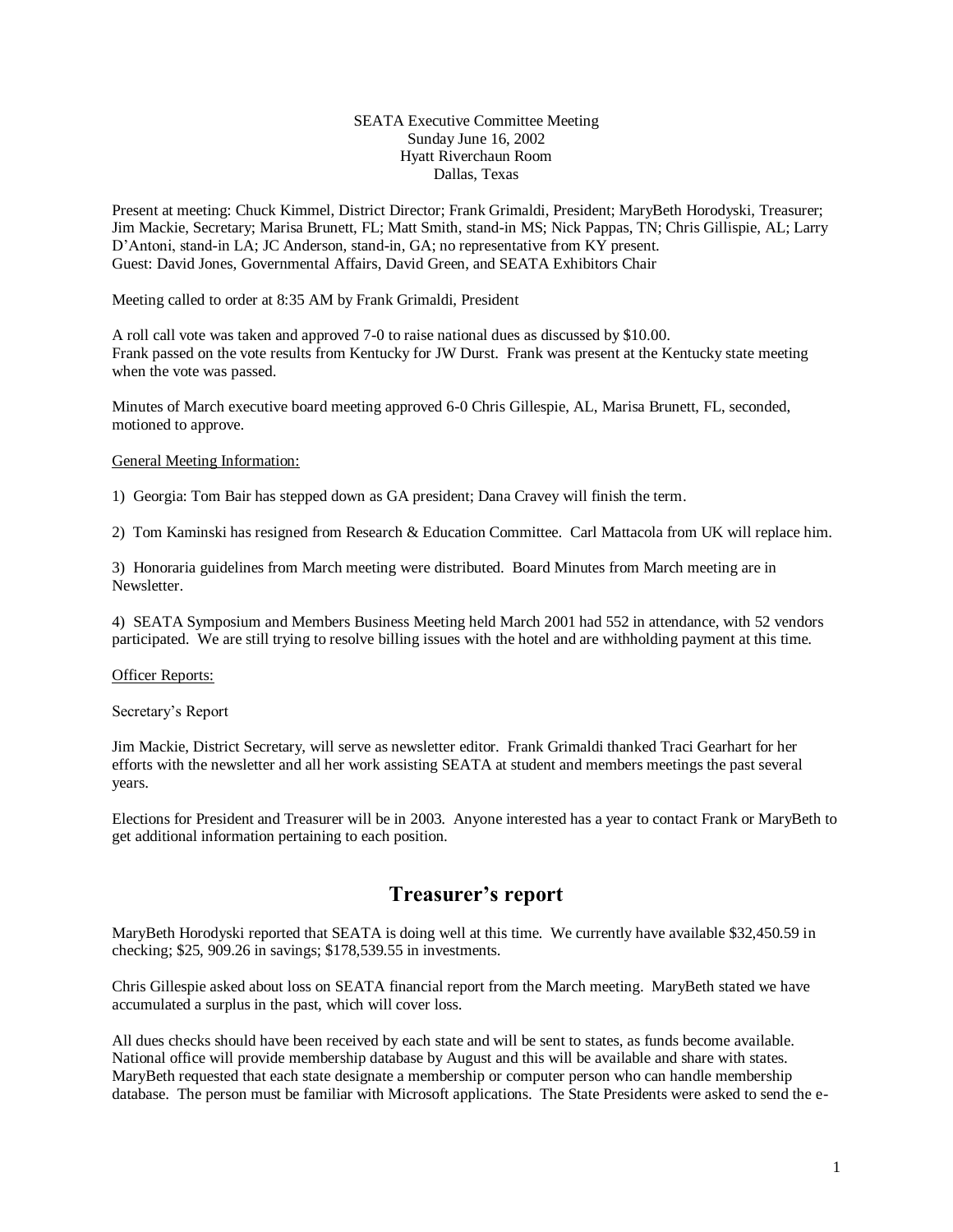mail address of designated person to Jim Mackie. States may request mailing lists electronically or pay the ground shipping as applicable.

In a effort to save costs the NATA has made some changes to procedures. The Journal of Athletic Training will soon be sent electronically unless the member requests differently. Membership cards will no longer be printed unless requested.

Finally, MaryBeth reported that states with annual income of over \$25,000 should be incorporated and consider using an accountant for reporting taxes and accountability of assets.

#### District Directors Report:

Chuck Kimmel gave a report from Seattle Board Meeting in January. In the future, members will receive Journal of Athletic Training by request only as checked on your membership renewal form, otherwise it will be available online. The Journal of Athletic Training will no longer be sent to students (non certified). The Journal and membership card changes are part of the NATA cost saving plan.

The Board has requested the NATA office to become more web based. On-line registration for the NATA meeting was received well.

In order to help create more jobs for Athletic Trainers a Jobs Task force has been created and a bulk of the \$165k surplus has been designated to assist in this effort.

HIPPA guidelines were discussed and we encourage members to be proactive in this area

July NATA News will focus on education reform.

Graduate standards and guidelines for program accreditation passed.

JRCAT has some concerns with CAHEP, which was discussed by Board of Directors and they have asked CAHEP to respond to those concerns.

Board will meet again Tuesday and in Nashville.

Members Reception will be December 13<sup>th</sup>

District 9 award winners were recognized:

Hall of Fame: Jack Redgren, TN

Honorary Membership: Dr. Harlan Selznick, FL

Most Distinguished Athletic Trainer Bob Nevil, TN Carl Williams Chuck Kimmel, TN

Athletic Training Service Award Marisa Brunett, FL Mary Kirkland, FL Stephanie Lennon, FL Mark Parsons, TN Theresa Sparn, TN

MaryBeth discussed and asked that conformation of all requests and receipts are to be sent to Rich Rogers in NATA office for legislative funds.

#### David Jones, Governmental Affairs

David Jones reported that he needs help determining each state Governmental Affairs members (needs KY & GA rep names). Keith Webster will make a proposal to NATA Board regarding matching funds. With respect to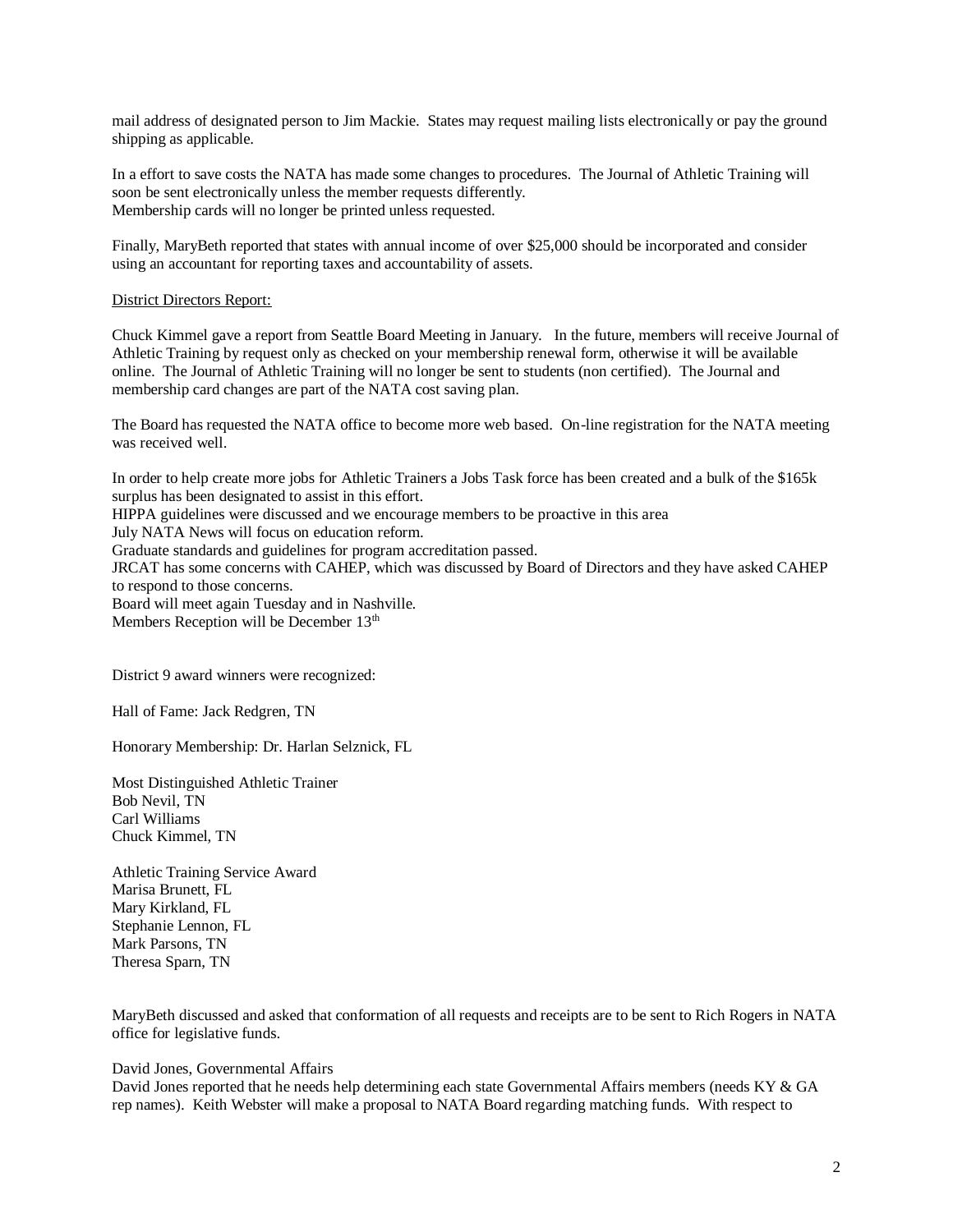information regarding HIPPA, there seems to be more questions than solutions at this time, response due June  $26<sup>th</sup>$ . The deadline for compliance is April 14, 2003. [\(www.HIPAA.gov](http://www.hipaa.gov/) is best web site to research rules & guidelines, [www.AHA.org](http://www.aha.org/) also has guidelines) SEATA members need to read and become familiar with HIPAA.

A meeting will be held in Boca Raton to discuss HIPAA issues along with other insurance concerns for the college and university setting on June 28-30, 2002, Contact Bo McDougal (Jacksonville University) or Brian Anderson (Florida Atlantic University).

Sunrise review mentioned:

It may serve to have records of reported violation activity when approaching this process. David Jones may be reached at [jonesd@jacksonhospital.net](mailto:jonesd@jacksonhospital.net)

#### New Business:

Frank discussed we need to consider future raise of district dues in range of \$3-10 in year 2004. This must be approved all states to occur. An increase in dues will be added to the state allocations for state membership.

Bobby Barton Scholarship Award was presented for the first time this year at the student athletic trainers awards breakfast. A graduate student from the University of Florida (Sheri Walters) was its first recipient.

Nick Pappas raised question about the SEATA Web site contacts because Tennessee is modifying their web site. DHS International is the SEATA web provider.

New NATA information services contact is Rick Hess.

# **State Presidents Reports**

Alabama: State Meeting May 2003. Georgia: State Meeting January 2003 in Atlanta, GA. Florida: State Meeting April 11-13, 2003 Maitland, FL. Kentucky: Louisiana: State Meeting June 2003. Mississippi: State Meeting January 2-4, 2003 in Jackson, MS. Tennessee: State Meeting January 18-19, 2003 in Murfreesboro @ Tennessee State University.

Future Meetings: Feb 14-16, 2003 Student SEATA Meeting, Crown Ravinia, Atlanta GA. March 27-30, 2003 SEATA Symposium, Crown Ravinia, Atlanta, GA. June 24-28, 2003 NATA National Symposium, St. Louis, MO

Nick Pappas (TN), Motioned to adjourn, Marisa Brunett (FL), Seconded, approved 6-0 Meeting Adjourned @ 10:00 AM.

# **Committee Reports**

## **Andy Plemons; Chair, SEATA Scholarships**

### **SEATA SCHOLARSHIPS AVAILABLE**

Now is the time to initiate the application process for SEATA's \$1,000.00 scholarships. If you are a full time undergraduate or graduate student pursuing a degree in the athletic training arena, do not hesitate to apply.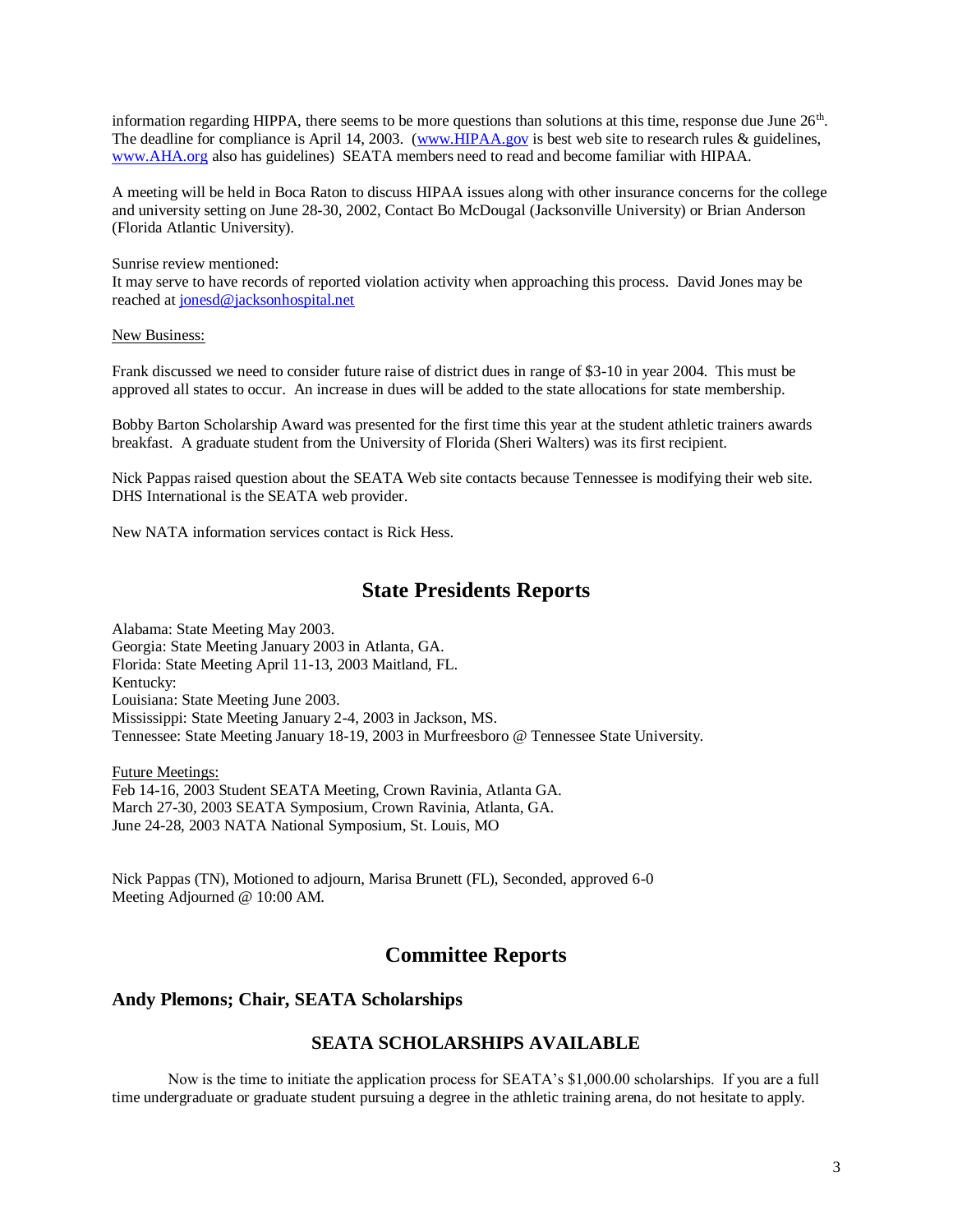Applicants must be a junior or senior in academic standing, have at least a 'B' average in their overall curriculum and be members of the Southeastern Athletic Trainers' Association.

If interested, send a note or letter to request the application. This should be sent to:

Andy Plemons UAB Sports Medicine Clinic 1600 7<sup>th</sup> Avenue South, Suite 402 Birmingham, Alabama 35223

Also, if you are a District 9 member and presently have a dependent enrolled as a junior or senior in an accredited college or university, \$500.00 scholarships are available for you as well

### **Jane Steinberg; Chair SEATA Honors & Awards**

I simply want to remind all SEATA members that the NATA Awards (Educational Multi-media, Journal, Service, Most Distinguished, and Hall of Fame) nomination forms will be available on-line in August. District Nine has had tremendous representation every year at the NATA Honors and Awards Luncheon.

Receiving awards in Dallas included:

 Educational Multimedia Software: Gary Harrelson(AL), DeidreLeaver-Dunn(AL), and Jason Bennett(TN)

 Most Distinguished Athletic Trainer: Chuck Kimmel (TN), Robert Nevil (TN), Carl Willliams (LA)

Hall of Fame: Jack Redgren (TN)

Complete nomination forms are due at the national office the first week of January.

Continue to nominate your mentors and colleagues!

Exhibits Committee: David Green

We will soon be sending out information concerning the 2003 SEATA Annual Meeting and Clinical Symposium to all potential attendees including potential exhibitors. If you have a new representative that may be calling on you and your company, university or high school, PLEASE check with them and ask if they know about the 2003 meeting. If they do remind them to register early and if they are not aware of the annual meeting have them contact me or give them my address and phone number. Your cooperation in this matter is greatly appreciated. The more exhibitors and partner program participates the better the meeting will be as these companies help in funding the programs, lectures, and social gatherings.

Please support our exhibitors as they help in making our SEATA Annual Meeting and Clinical Symposium the great success that it has become. If anyone has any companies or leads, please have them contact me at:

> David T. Green, ATC/L Head Athletic Trainer Tennessee Technological University P.O. Box 5102 Cookeville, TN 38505 931/372-3934 fax 931/372-3964 E-mail[: DTGreen@tntech.edu](mailto:DTGreen@tntech.edu)

Future Meeting Information: